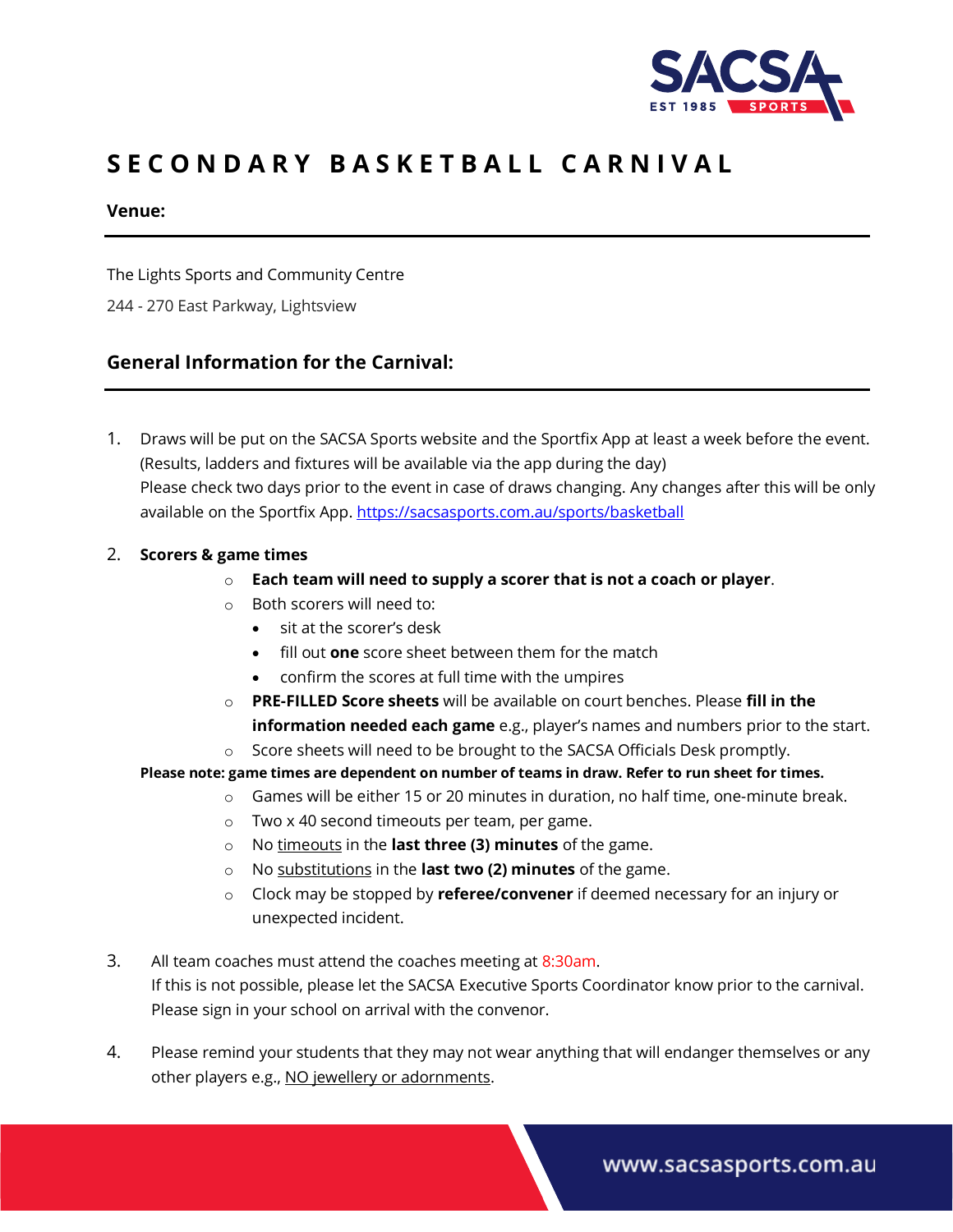

- 5. Schools will be responsible for their own general first aid needs, but an **employed First Aid Officer** will be present on the day to help with evaluation of injuries.
- 6. Photographs may be taken on the day during games. If you do not wish for a particular student to be photographed, please can you let the SACSA Sports Coordinator/convenor know prior to the event. **Team Photos** are the school's responsibility.

## 7. **Lateness Policy**

The If a team arrives late for a game, a two-point penalty each minute will be given with a maximum of 18 points.

- 8. **Blood policy will be enforced.** Any student who has a blood injury must leave the court and have the wound covered before continuing in the game. A substitution must be made for immediate continuation of the game. Any clothing with blood on it must also be removed or cleaned. Time will not be stopped.
- 9. Paid umpires will be supplied by SACSA Sports from affiliated SACSA Schools, clubs and associations. These umpires have been trained and are experienced.

### 10. **Medallions & Trophy:**

- $\circ$  Players from the winning team (gold) and the runner-up team (silver) will receive medallions.
- o Only 10 medallions will be given out for each team.
- $\circ$  A Championship trophy will be rewarded to the overall winners of each age group.

## 11. **Spirit of the game**

- At the end of the game all players and coaches should shake hands This is a visual demonstration of the spirit in which the game is played.
- We would also like for all teams to come together and pray in your last game before the start.
- 12. There will be a canteen available for hot and cold food and drinks.
- 13. Please ensure that your teams have adequate water and food for the day.
- 14. Please ensure your team **cleans up** the area you have occupied during the day.
- 15. Presentations will be at the end of the day. Teams are expected to stay until the conclusion of the day. Please inform Convenor or SACSA Executive Sports Coordinator if your school needs to leave early.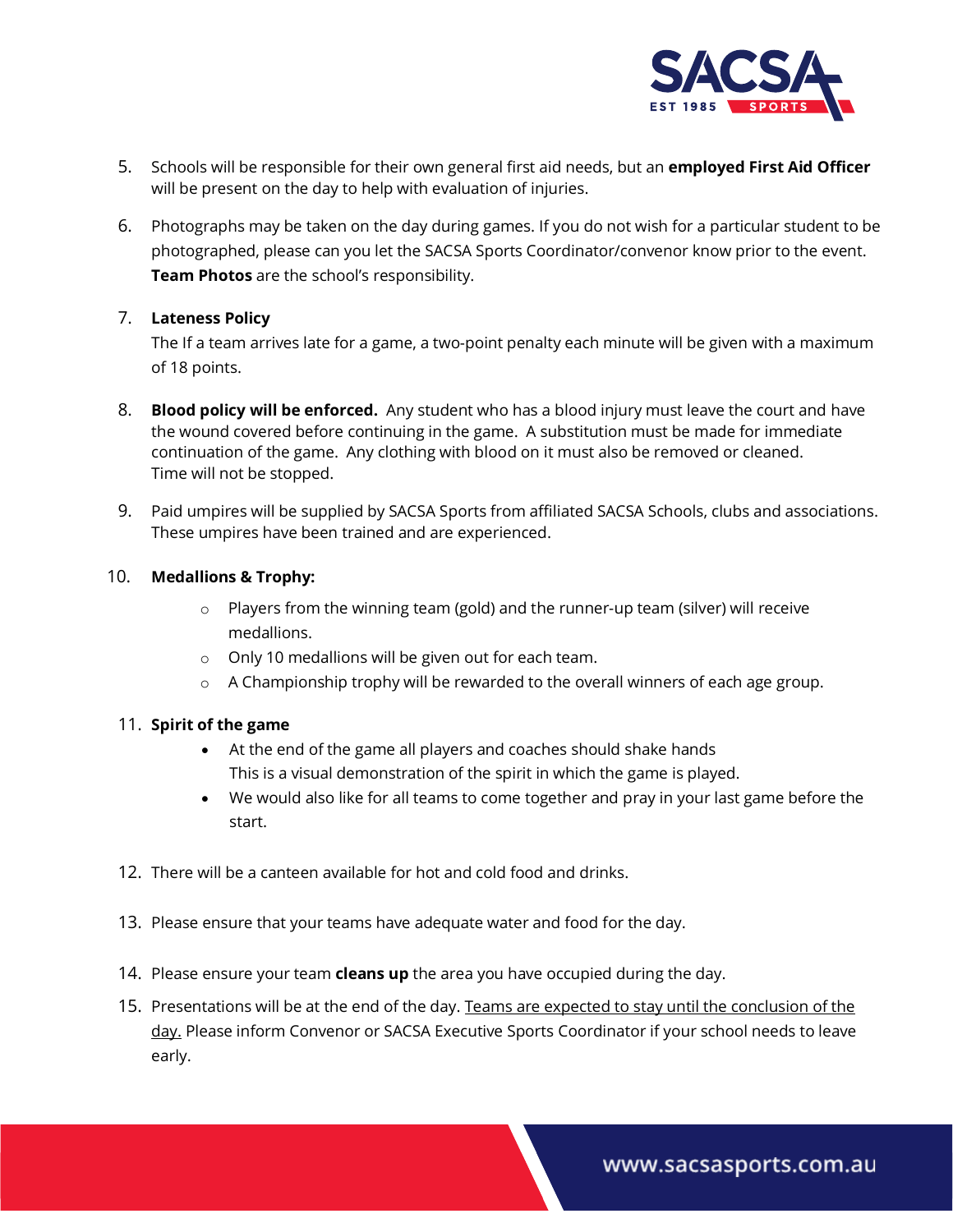

## **Team, results & draw Information:**

- **The Team**
	- o Max of 5 players on court at any one time & up to 5 reserves (10 players max).

## • **Ball and Ring Height Information**

- o Year 7/8 Boys & All Girls **Size 6** Synthetic Leather
- o Year 9 to Open Boys **Size 7** Synthetic Leather
- o SACSA will supply all match balls
- o Only bring 2 named balls per team from your school to practice with.
- o Ring and backboard height will be regulation Height
- **Before the start of the Game**
	- o The Home team on the **score sheet** shall: Choose the goal end to shoot.
- Competitors must wear numbered uniforms/bibs, so scores and fouls can easily be recorded. Please bring a **spare set of bibs** for team colour clashes.
- \*\*If a team is up by 10 points, they must drop back to half-court man to man defense and if up by 20 points, they must drop inside three-point line on defense.
- **Table Points:** 3 points for a win, 2 points for a draw, 1 point for a loss.
- **In the event of a draw during the minor rounds there will be NO Extra time played**
- **Finals / Extra Rounds** Teams will play a Final or Crossover game after the minor rounds if time permits. Please check the sportfix app for all updates.
- **Crossover Draws:**
	- o All teams will play a final crossover game, but only the top two teams from each pool will play off for a spot in the Grand Final.
	- $\circ$  Should two or more teams finish on equal points then the following method will be used to determine final positions in the order below:
		- **i.** The result of the match between the teams concerned.
	- **ii.** If still tied, placing's determined by the highest point percentage
	- **iii.** If still tied, the team with the least amount of points scored against them.
- **In the event of a draw during Semi Finals:**
	- $\circ$  where the result of the game will make a difference to whether a team progresses to the next finals,

#### **The team who placed higher in their group/pool will progress as the winner.**

www.sacsasports.com.au